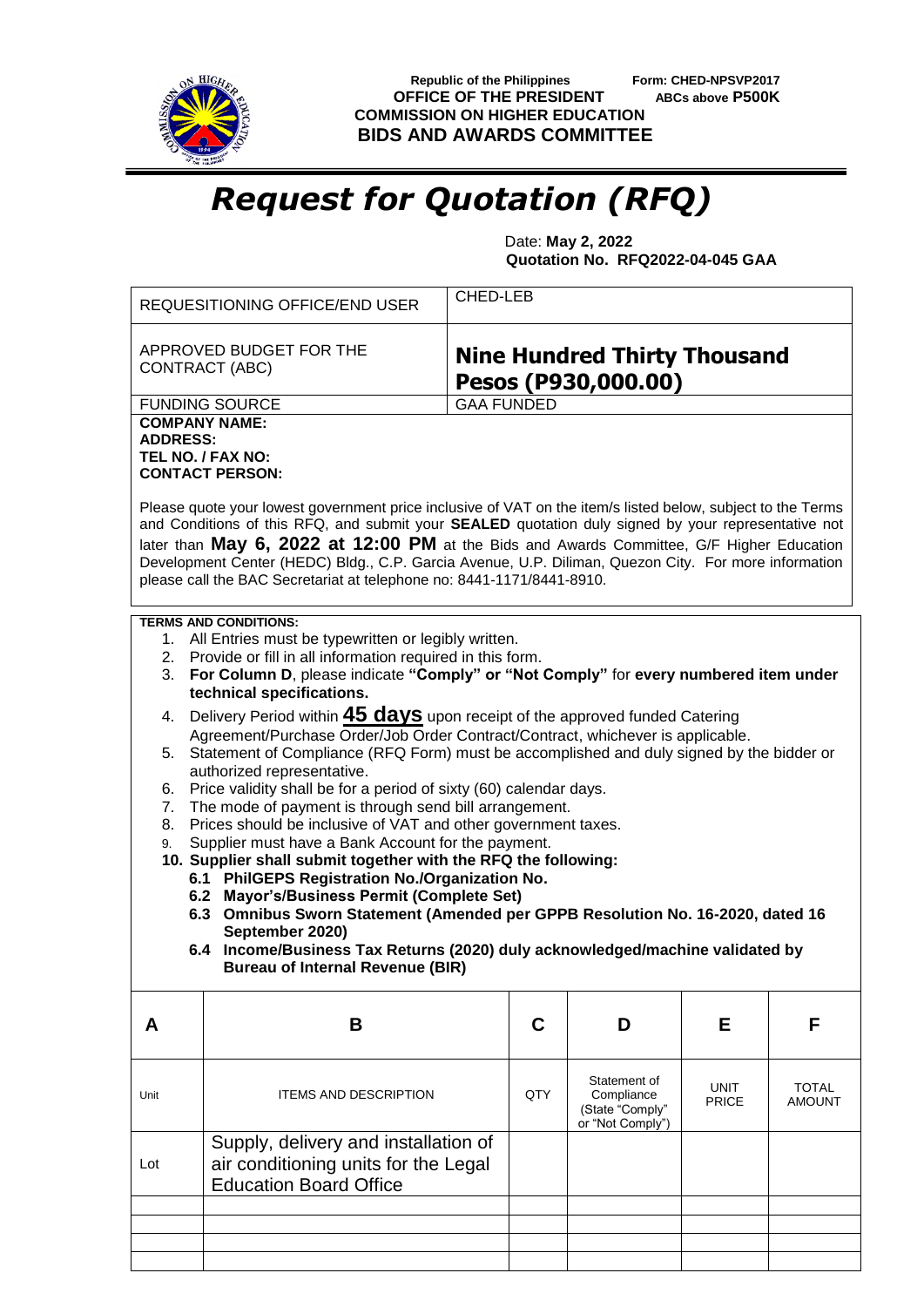| <b>Technical Specifications:</b>   |                             |  |  |
|------------------------------------|-----------------------------|--|--|
|                                    |                             |  |  |
| 1. Place of delivery: G/F,         |                             |  |  |
| <b>Philippine Red Cross</b>        |                             |  |  |
| Building, C.P. Garcia              |                             |  |  |
| Avenue, UP Diliman,                |                             |  |  |
| Quezon City                        |                             |  |  |
|                                    |                             |  |  |
| 2. 1.5 HP Wall Mounted Air         |                             |  |  |
| <b>Conditioning Unit</b>           |                             |  |  |
|                                    |                             |  |  |
| Qty: 1 unit                        |                             |  |  |
|                                    |                             |  |  |
| <b>Technical Specifications or</b> |                             |  |  |
| its equivalent                     |                             |  |  |
|                                    |                             |  |  |
| Horse Power / Ton of               |                             |  |  |
|                                    |                             |  |  |
| Refrigeration (HP/TR):             |                             |  |  |
| 1.5HP                              |                             |  |  |
|                                    |                             |  |  |
| Cooling Capacity (Btu/h            |                             |  |  |
|                                    | (Max-min): 13,000 (3,780 -  |  |  |
| 14,040)                            |                             |  |  |
|                                    |                             |  |  |
| Rated (Max-Min) (Kj/h) :           |                             |  |  |
| 14,040 (3,780 - 14,040)            |                             |  |  |
|                                    |                             |  |  |
| Total Power Input (Watts):         |                             |  |  |
| 1350                               |                             |  |  |
|                                    |                             |  |  |
| <b>Energy Efficiency Ratio</b>     |                             |  |  |
| (EER) (Btu/hr-W) : <=11.3          |                             |  |  |
| $(11.8 - 10.0)$                    |                             |  |  |
|                                    |                             |  |  |
| Type (Mounted) : Wall              |                             |  |  |
|                                    |                             |  |  |
| Mounted                            |                             |  |  |
|                                    |                             |  |  |
| Inverter (Type) : Inverter         |                             |  |  |
|                                    |                             |  |  |
| Refrigerant: R32                   |                             |  |  |
|                                    |                             |  |  |
| Noise Level $(dB)$ : $\leq$ =56    |                             |  |  |
| $(23-56)$                          |                             |  |  |
|                                    |                             |  |  |
| Fan Speed (Steps) : >=3            |                             |  |  |
|                                    |                             |  |  |
| Voltage, Frequency, Phase          |                             |  |  |
| (Volt, Hz, Phase): 230/60/1        |                             |  |  |
|                                    |                             |  |  |
| Remote (Type) : Wireless           |                             |  |  |
| LCD with temperature               |                             |  |  |
| display in both A/C indor          |                             |  |  |
| unit and remote                    |                             |  |  |
|                                    |                             |  |  |
|                                    |                             |  |  |
| Warranty (Onsite) : A) Five        |                             |  |  |
|                                    | (5) years for compressor B) |  |  |
| One (1) year for parts and         |                             |  |  |
| services                           |                             |  |  |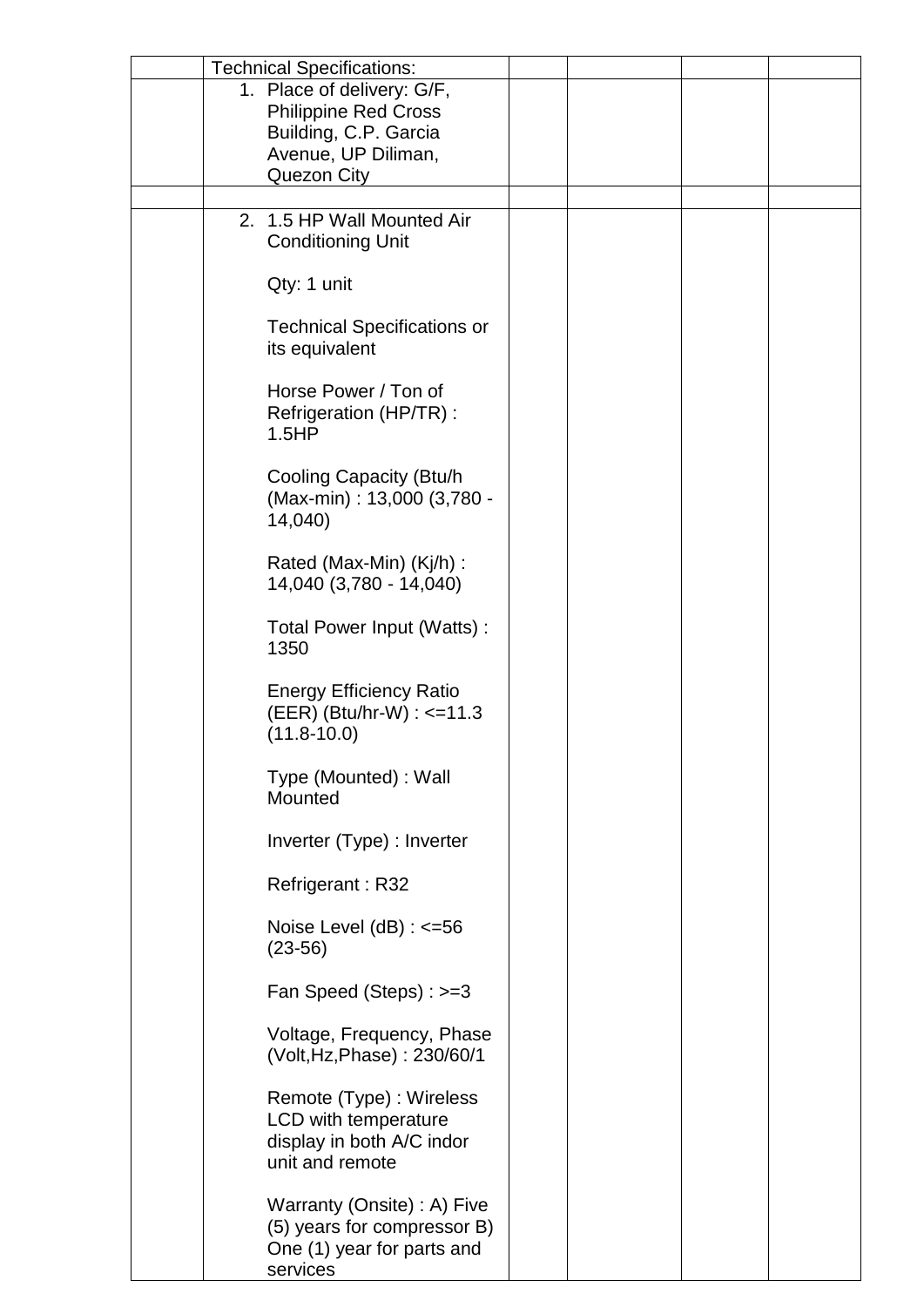| The contractor shall supply and<br>install the above described Air<br>Conditioning Unit at the following<br>locations:<br>Location, Unit and<br>Scope of Works<br>Server Room (2nd Floor) (1) -<br>Supply of copper tubing up to 20<br>Meters (High side and low side),<br>rubber insulation, polyethylene<br>tape, communication wire, drain<br>pipe, outdoor breaker and<br>electrical wire. Supply of labor and<br>materials for the fabrication of<br>outdoor and indoor bracket, cat-<br>walk fabrication of drain pipe,<br>coring of wall, flushing, vacuuming,<br>test of leak and recharging of freon<br>gas.<br>Qty: 1 |  |
|---------------------------------------------------------------------------------------------------------------------------------------------------------------------------------------------------------------------------------------------------------------------------------------------------------------------------------------------------------------------------------------------------------------------------------------------------------------------------------------------------------------------------------------------------------------------------------------------------------------------------------|--|
| 3. 2.5HP Wall Mounted<br><b>Airconditioning Unit</b>                                                                                                                                                                                                                                                                                                                                                                                                                                                                                                                                                                            |  |
| Qty: 5 units                                                                                                                                                                                                                                                                                                                                                                                                                                                                                                                                                                                                                    |  |
| <b>Technical Specifications or</b><br>its equivalent                                                                                                                                                                                                                                                                                                                                                                                                                                                                                                                                                                            |  |
| Horse Power / Ton of<br>Refrigeration (HP/TR) :<br>2.5HP                                                                                                                                                                                                                                                                                                                                                                                                                                                                                                                                                                        |  |
| Cooling Capacity (Btu/h<br>(Max-min): 27,000 (31,018-<br>11,332)                                                                                                                                                                                                                                                                                                                                                                                                                                                                                                                                                                |  |
| Rated (Max-Min) (Kj/h) :<br>28,485 (32,724-11,955)                                                                                                                                                                                                                                                                                                                                                                                                                                                                                                                                                                              |  |
| Total Power Input (Watts):<br>$\leq 2060$                                                                                                                                                                                                                                                                                                                                                                                                                                                                                                                                                                                       |  |
| <b>Energy Efficiency Ratio</b><br>$(EER)$ (Btu/hr-W) : $\leq$ =14.5                                                                                                                                                                                                                                                                                                                                                                                                                                                                                                                                                             |  |
| Type (Mounted) : Wall<br>Mounted                                                                                                                                                                                                                                                                                                                                                                                                                                                                                                                                                                                                |  |
| Inverter (Type) : Inverter                                                                                                                                                                                                                                                                                                                                                                                                                                                                                                                                                                                                      |  |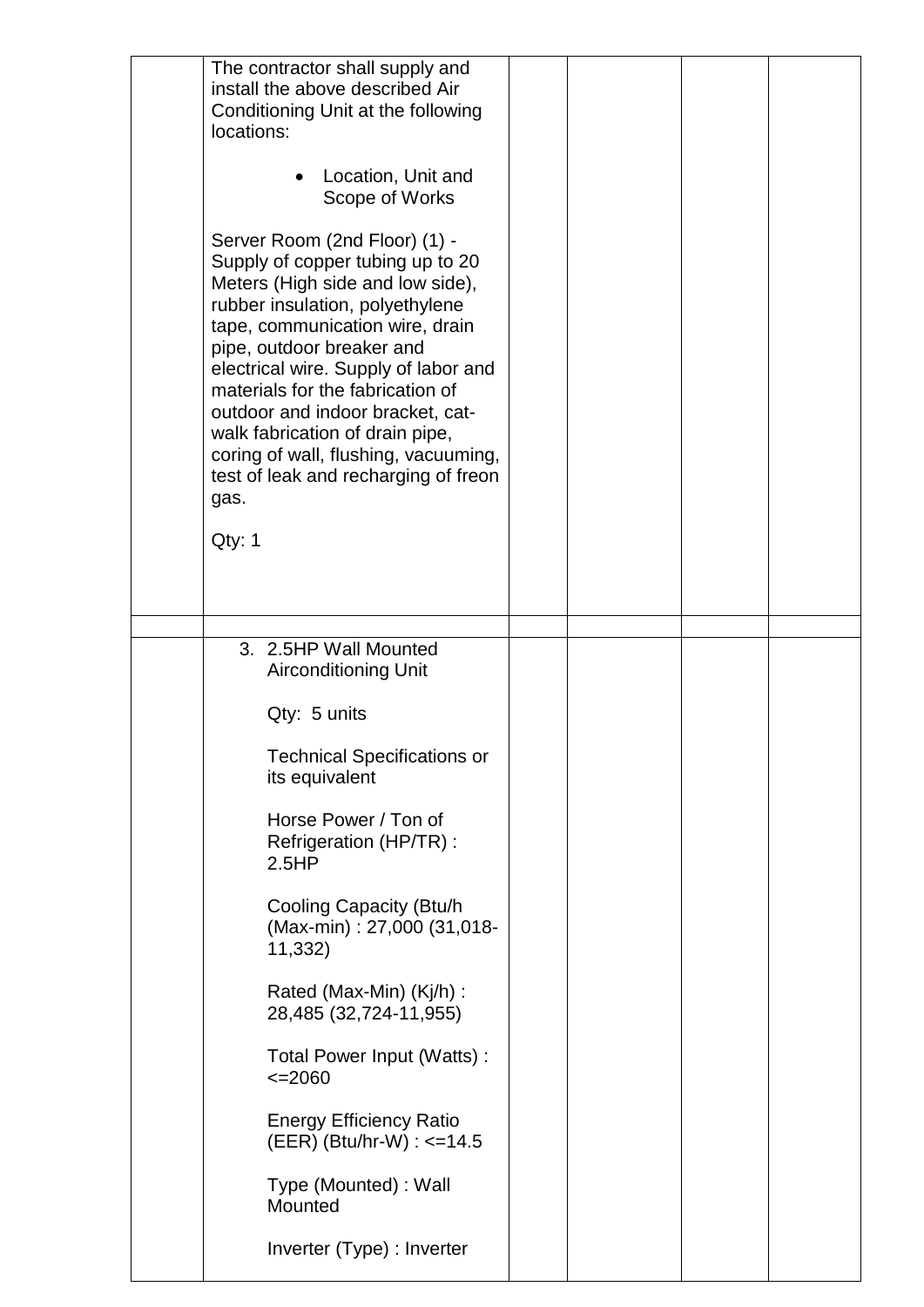| Refrigerant: R410A/R32                                                                                                                                                                                                                                                                                                                                                                                                                                           |  |  |
|------------------------------------------------------------------------------------------------------------------------------------------------------------------------------------------------------------------------------------------------------------------------------------------------------------------------------------------------------------------------------------------------------------------------------------------------------------------|--|--|
| Noise Level $(dB)$ : $\leq$ =56<br>$(23-56)$                                                                                                                                                                                                                                                                                                                                                                                                                     |  |  |
| Fan Speed (Steps) : >=3                                                                                                                                                                                                                                                                                                                                                                                                                                          |  |  |
| Voltage, Frequency, Phase<br>(Volt, Hz, Phase): 230/60/1                                                                                                                                                                                                                                                                                                                                                                                                         |  |  |
| Remote (Type) : Wireless<br>LCD with temperature<br>display in both A/C indor<br>unit and remote                                                                                                                                                                                                                                                                                                                                                                 |  |  |
| Warranty (Onsite) : A) Five<br>(5) years for compressor B)<br>One (1) year for parts and<br>services                                                                                                                                                                                                                                                                                                                                                             |  |  |
| The contractor shall supply and<br>install the above described Air<br>Conditioning Unit at the following<br>locations:                                                                                                                                                                                                                                                                                                                                           |  |  |
| Location, Unit and<br>Scope of Works                                                                                                                                                                                                                                                                                                                                                                                                                             |  |  |
| Office of the Chairperson (1st<br>Floor) (1) - Supply of copper tubing<br>up to 6 Meters (High side and low<br>side), rubber insulation,<br>polyethylene tape, communication<br>wire, drain pipe, outdoor breaker<br>and electrical wire. Supply of labor<br>and materials for the fabrication of<br>outdoor and indoor bracket, cat-<br>walk fabrication of drain pipe,<br>coring of wall, flushing, vacuuming,<br>test of leak and recharging of freon<br>gas. |  |  |
| Qty: 1                                                                                                                                                                                                                                                                                                                                                                                                                                                           |  |  |
| Records Room (2nd Floor) (1) -<br>Supply of copper tubing up to 6<br>Meters (High side and low side),<br>rubber insulation, polyethylene<br>tape, communication wire, drain<br>pipe, outdoor breaker and<br>electrical wire. Supply of labor and<br>materials for the fabrication of<br>outdoor and indoor bracket, cat-<br>walk fabrication of drain pipe,<br>coring of wall, flushing, vacuuming,<br>test of leak and recharging of freon<br>gas.              |  |  |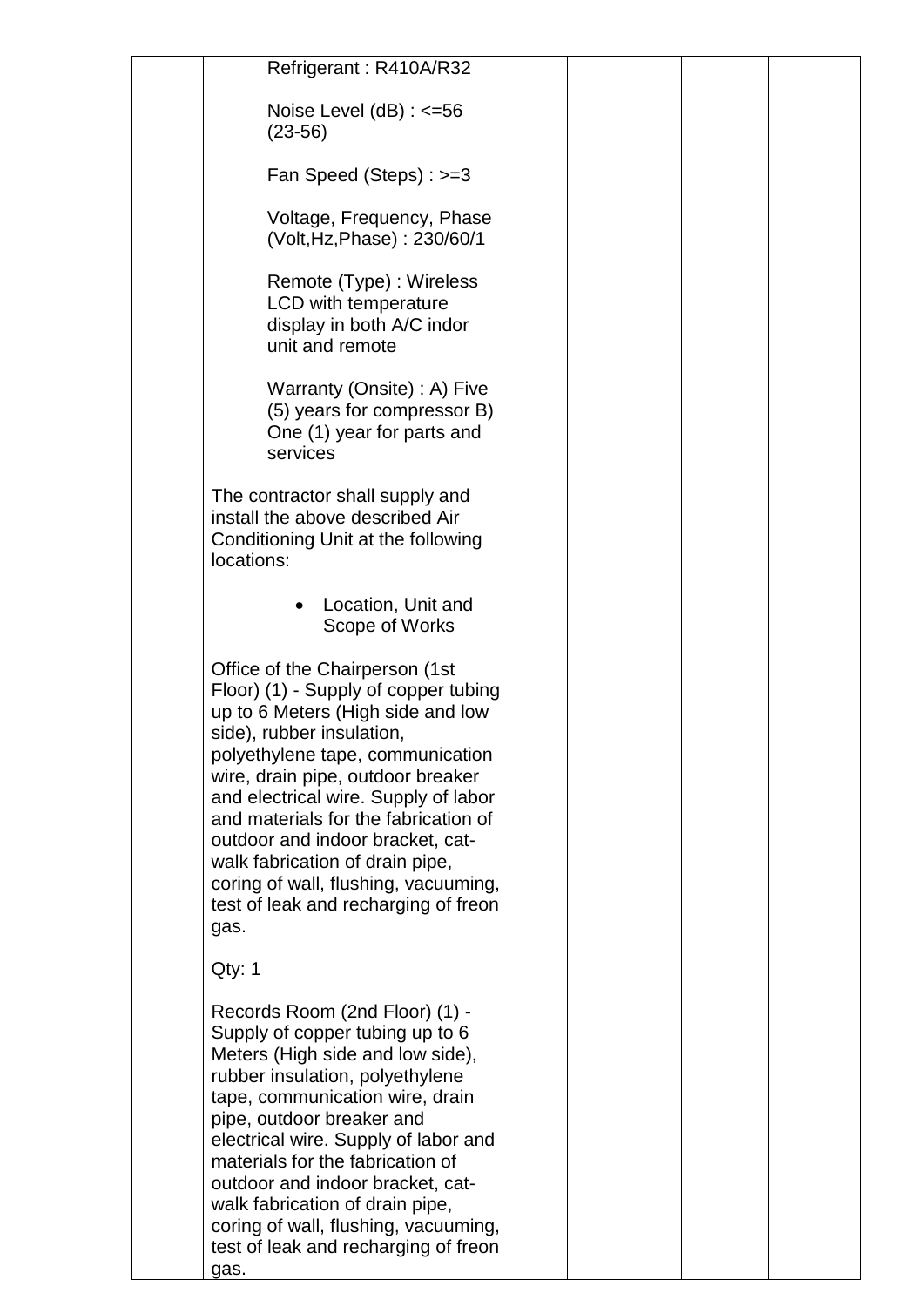| Qty: 1                                                                                                                                                                                                                                                                                                                                                                                                                                                          |  |  |
|-----------------------------------------------------------------------------------------------------------------------------------------------------------------------------------------------------------------------------------------------------------------------------------------------------------------------------------------------------------------------------------------------------------------------------------------------------------------|--|--|
| Conference Room (2nd Floor) (2) -<br>Supply of copper tubing up to 6<br>Meters (High side and low side),<br>rubber insulation, polyethylene<br>tape, communication wire, drain<br>pipe, outdoor breaker and<br>electrical wire. Supply of labor and<br>materials for the fabrication of<br>outdoor and indoor bracket, cat-<br>walk fabrication of drain pipe,<br>coring of wall, flushing, vacuuming,<br>test of leak and recharging of freon<br>gas.          |  |  |
| Qty: 2                                                                                                                                                                                                                                                                                                                                                                                                                                                          |  |  |
| Reception Area (2nd Floor) (1) -<br>Supply of copper tubing up to 6<br>Meters (High side and low side),<br>rubber insulation, polyethylene<br>tape, communication wire, drain<br>pipe, outdoor breaker and<br>electrical wire. Supply of labor and<br>materials for the fabrication of<br>outdoor and indoor bracket, cat-<br>walk fabrication of drain pipe,<br>coring of wall, flushing, vacuuming,<br>test of leak and recharging of freon<br>gas.<br>Qty: 1 |  |  |
|                                                                                                                                                                                                                                                                                                                                                                                                                                                                 |  |  |
| 4. 3TR Ceiling Mounted<br><b>Airconditioning Unit</b><br>Qty: 1 unit                                                                                                                                                                                                                                                                                                                                                                                            |  |  |
| <b>Technical Specifications or</b><br>its equivalent                                                                                                                                                                                                                                                                                                                                                                                                            |  |  |
| Horse Power / Ton of<br>Refrigeration (HP/TR) : 3TR                                                                                                                                                                                                                                                                                                                                                                                                             |  |  |
| Cooling Capacity (Btu/h)<br>(Max-min): 38,000 (12-050-<br>38,000)                                                                                                                                                                                                                                                                                                                                                                                               |  |  |
| Rated (Max-Min) (Kj/h) :<br>40,090 (14,300 - 40,090)                                                                                                                                                                                                                                                                                                                                                                                                            |  |  |
| Total Power Input (Watts):<br>$\leq$ =4,500 (2,200-4,500)                                                                                                                                                                                                                                                                                                                                                                                                       |  |  |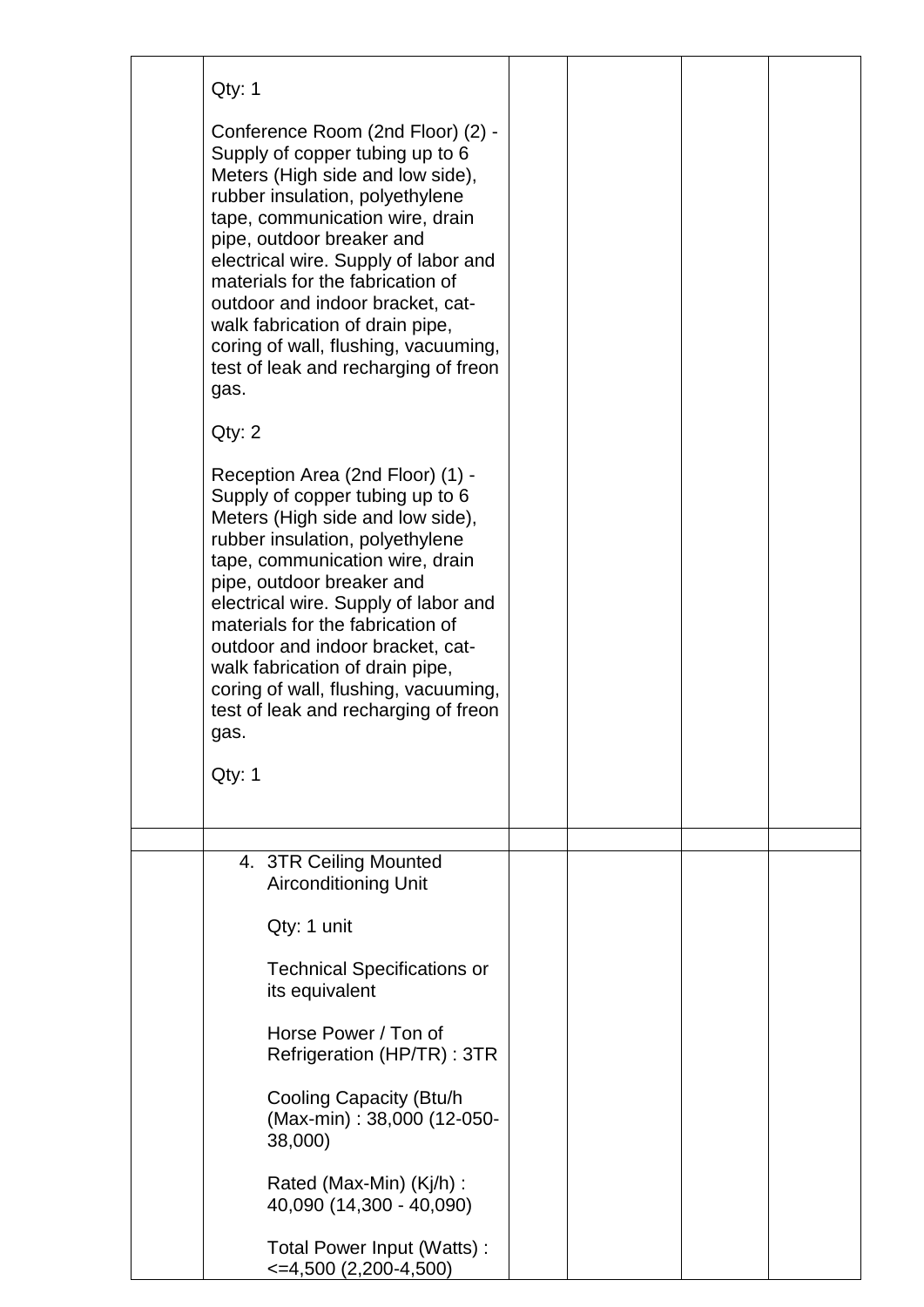| <b>Energy Efficiency Ratio</b><br>(EER) (Btu/hr-W) : <=11.5-<br>8.9                                                                                                                                                                                                                                                                                                                                                                                                                                 |  |  |
|-----------------------------------------------------------------------------------------------------------------------------------------------------------------------------------------------------------------------------------------------------------------------------------------------------------------------------------------------------------------------------------------------------------------------------------------------------------------------------------------------------|--|--|
| Type (Mounted): Ceiling<br>Mounted                                                                                                                                                                                                                                                                                                                                                                                                                                                                  |  |  |
| Inverter (Type) : Inverter                                                                                                                                                                                                                                                                                                                                                                                                                                                                          |  |  |
| Refrigerant: R410A                                                                                                                                                                                                                                                                                                                                                                                                                                                                                  |  |  |
| Noise Level $(dB)$ : $\leq$ =56                                                                                                                                                                                                                                                                                                                                                                                                                                                                     |  |  |
| Fan Speed (Steps) : >=3                                                                                                                                                                                                                                                                                                                                                                                                                                                                             |  |  |
| Voltage, Frequency, Phase<br>(Volt, Hz, Phase): 230/60/1                                                                                                                                                                                                                                                                                                                                                                                                                                            |  |  |
| Remote (Type) : Wireless<br>LCD with temperature<br>display in both A/C indor<br>unit and remote                                                                                                                                                                                                                                                                                                                                                                                                    |  |  |
| Warranty (Onsite) : A) Five<br>(5) years for compressor B)<br>One (1) year for parts and<br>services                                                                                                                                                                                                                                                                                                                                                                                                |  |  |
| The contractor shall supply and<br>install the above described Air<br>Conditioning Unit at the following<br>locations:                                                                                                                                                                                                                                                                                                                                                                              |  |  |
| Location, Unit and<br>Scope of Works                                                                                                                                                                                                                                                                                                                                                                                                                                                                |  |  |
| Workstation of Chief Legal and<br>Board Secretary (2nd Floor) (1) -<br>Supply of copper tubing up to 12<br>Meters (High side and low side),<br>rubber insulation, polyethylene<br>tape, communication wire, drain<br>pipe, outdoor breaker and<br>electrical wire. Supply of labor and<br>materials for the fabrication of<br>outdoor and indoor bracket, cat-<br>walk fabrication of drain pipe,<br>coring of wall, flushing, vacuuming,<br>test of leak and recharging of freon<br>gas.<br>Qty: 1 |  |  |
|                                                                                                                                                                                                                                                                                                                                                                                                                                                                                                     |  |  |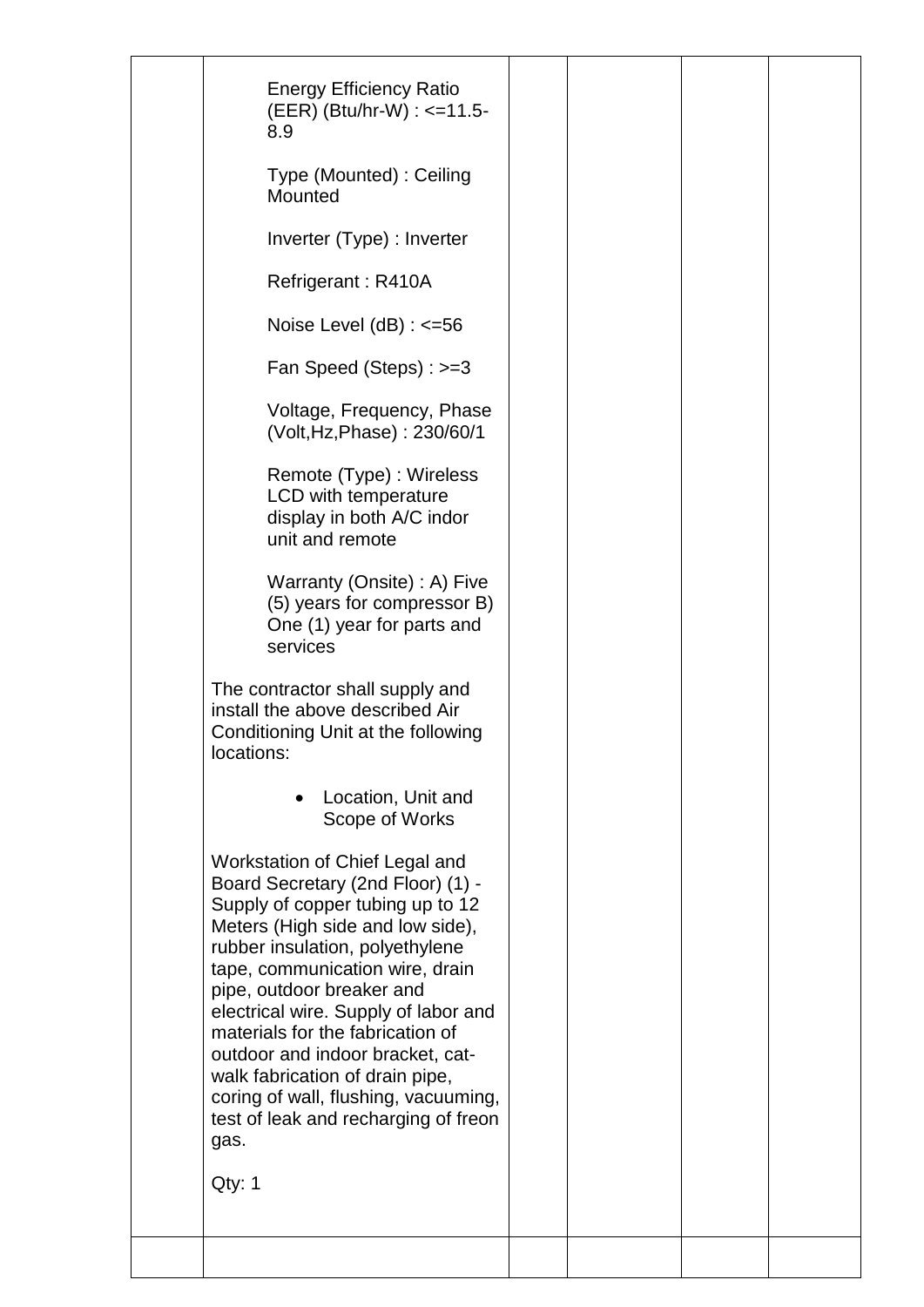|            | 5. 3TR Floor Mounted<br><b>Airconditioning Unit</b>                                                      |  |  |
|------------|----------------------------------------------------------------------------------------------------------|--|--|
|            | Qty: 1                                                                                                   |  |  |
|            | <b>Technical Specifications or</b><br>its equivalent                                                     |  |  |
|            | Horse Power / Ton of<br>Refrigeration (HP/TR) : 3TR                                                      |  |  |
|            | Cooling Capacity (Btu/h<br>(Max-min): 38,000 (12-050-<br>38,000)                                         |  |  |
|            | Rated (Max-Min) (Kj/h) :<br>40,090 (14,300 - 40,090)                                                     |  |  |
|            | Total Power Input (Watts):<br>$\leq$ 4,500 (2,200-4,500)                                                 |  |  |
|            | <b>Energy Efficiency Ratio</b><br>(EER) (Btu/hr-W) : <=11.5-<br>8.9                                      |  |  |
|            | Type (Mounted): Ceiling<br>Mounted                                                                       |  |  |
|            | Inverter (Type) : Inverter                                                                               |  |  |
|            | Refrigerant: R410A                                                                                       |  |  |
|            | Noise Level $(dB)$ : $\leq$ =56                                                                          |  |  |
|            | Fan Speed (Steps) : >=3                                                                                  |  |  |
|            | Voltage, Frequency, Phase<br>(Volt, Hz, Phase): 230/60/1                                                 |  |  |
|            | Remote (Type) : Wireless<br>LCD with temperature<br>display in both A/C indor<br>unit and remote         |  |  |
|            | Warranty (Onsite) : A) Five<br>(5) years for compressor B)<br>One (1) year for parts and<br>services     |  |  |
| locations: | The contractor shall supply and<br>install the above described Air<br>Conditioning Unit at the following |  |  |
|            | Location, Unit and<br>Scope of Works                                                                     |  |  |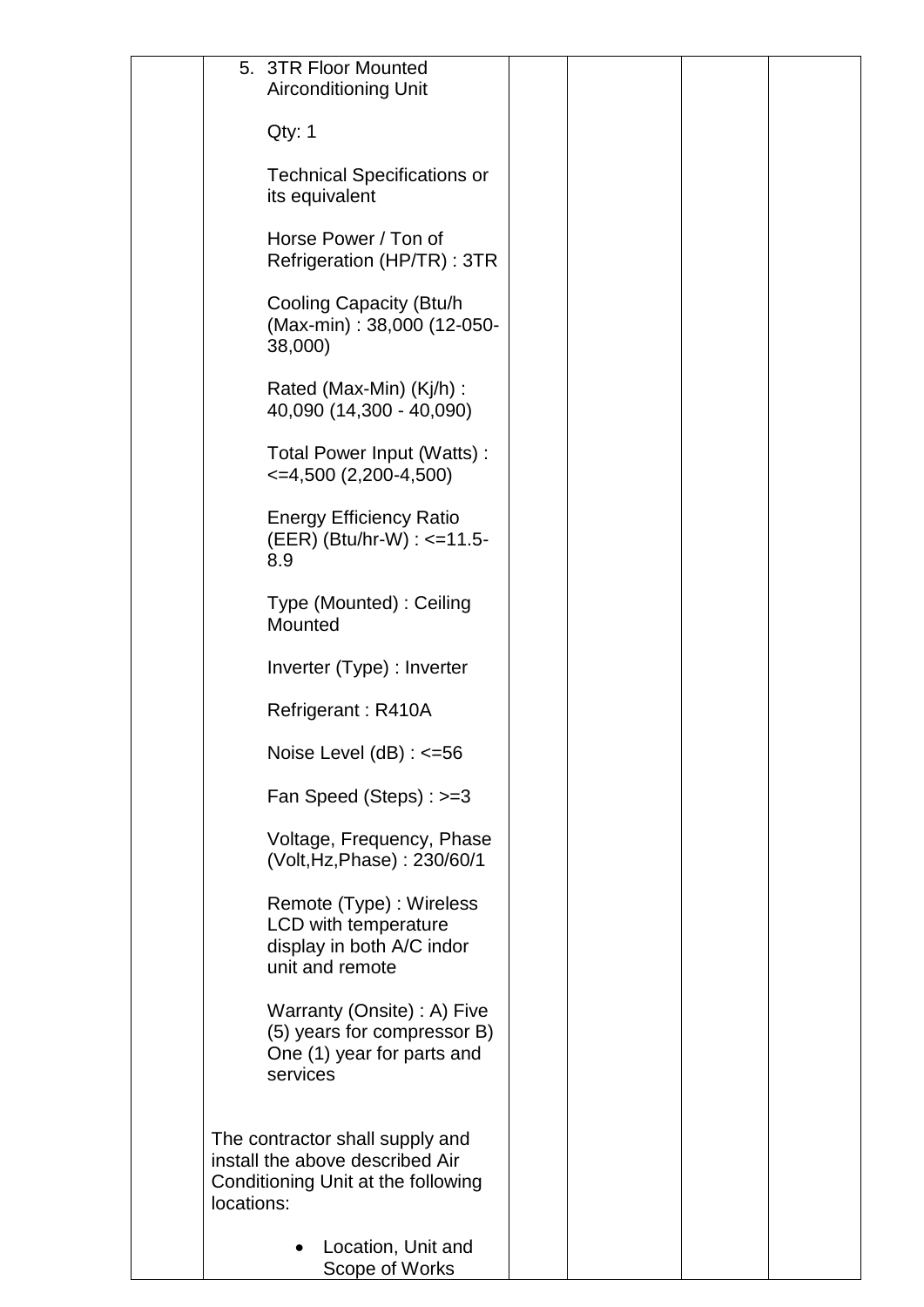| Workstation of LEB Staff (1st)<br>Floor) (1) - Supply of copper tubing<br>up to 12 Meters (High side and low<br>side), rubber insulation,<br>polyethylene tape, communication<br>wire, drain pipe, outdoor breaker<br>and electrical wire. Supply of labor<br>and materials for the fabrication of<br>outdoor and indoor bracket, cat-<br>walk fabrication of drain pipe,<br>coring of wall, flushing, vacuuming,<br>test of leak and recharging of freon<br>gas. |  |  |
|-------------------------------------------------------------------------------------------------------------------------------------------------------------------------------------------------------------------------------------------------------------------------------------------------------------------------------------------------------------------------------------------------------------------------------------------------------------------|--|--|
| Qty: 1                                                                                                                                                                                                                                                                                                                                                                                                                                                            |  |  |
| Scope of Works (Mechanical<br>Installation)                                                                                                                                                                                                                                                                                                                                                                                                                       |  |  |
| Mobilization/Demobilization                                                                                                                                                                                                                                                                                                                                                                                                                                       |  |  |
| Supply, fabrication and installation<br>of FCU and ACCU hangers and<br>support                                                                                                                                                                                                                                                                                                                                                                                    |  |  |
| Layout of refrigerant copper<br>pipeline from ACCU to FCU both<br>suction / discharge location                                                                                                                                                                                                                                                                                                                                                                    |  |  |
| Insulation of copper pipeline using<br>1/2 thick rubber insulation                                                                                                                                                                                                                                                                                                                                                                                                |  |  |
| Fabrication of refrigerant line<br>hangers and support                                                                                                                                                                                                                                                                                                                                                                                                            |  |  |
| Supply and install of ACCU Circuit<br>Breaker with NEMA 3R enclosures<br>if applicable                                                                                                                                                                                                                                                                                                                                                                            |  |  |
| Flushing and vacuuming of the<br>whole system                                                                                                                                                                                                                                                                                                                                                                                                                     |  |  |
| Charging of refrigerant                                                                                                                                                                                                                                                                                                                                                                                                                                           |  |  |
| Labor and technical supervision                                                                                                                                                                                                                                                                                                                                                                                                                                   |  |  |
| Testing and commissioning                                                                                                                                                                                                                                                                                                                                                                                                                                         |  |  |
| Turnover to owner's representative                                                                                                                                                                                                                                                                                                                                                                                                                                |  |  |
| 6. Includes Electrical<br>Installation Panel Board,<br>wiring etc.<br>Qty: 1                                                                                                                                                                                                                                                                                                                                                                                      |  |  |